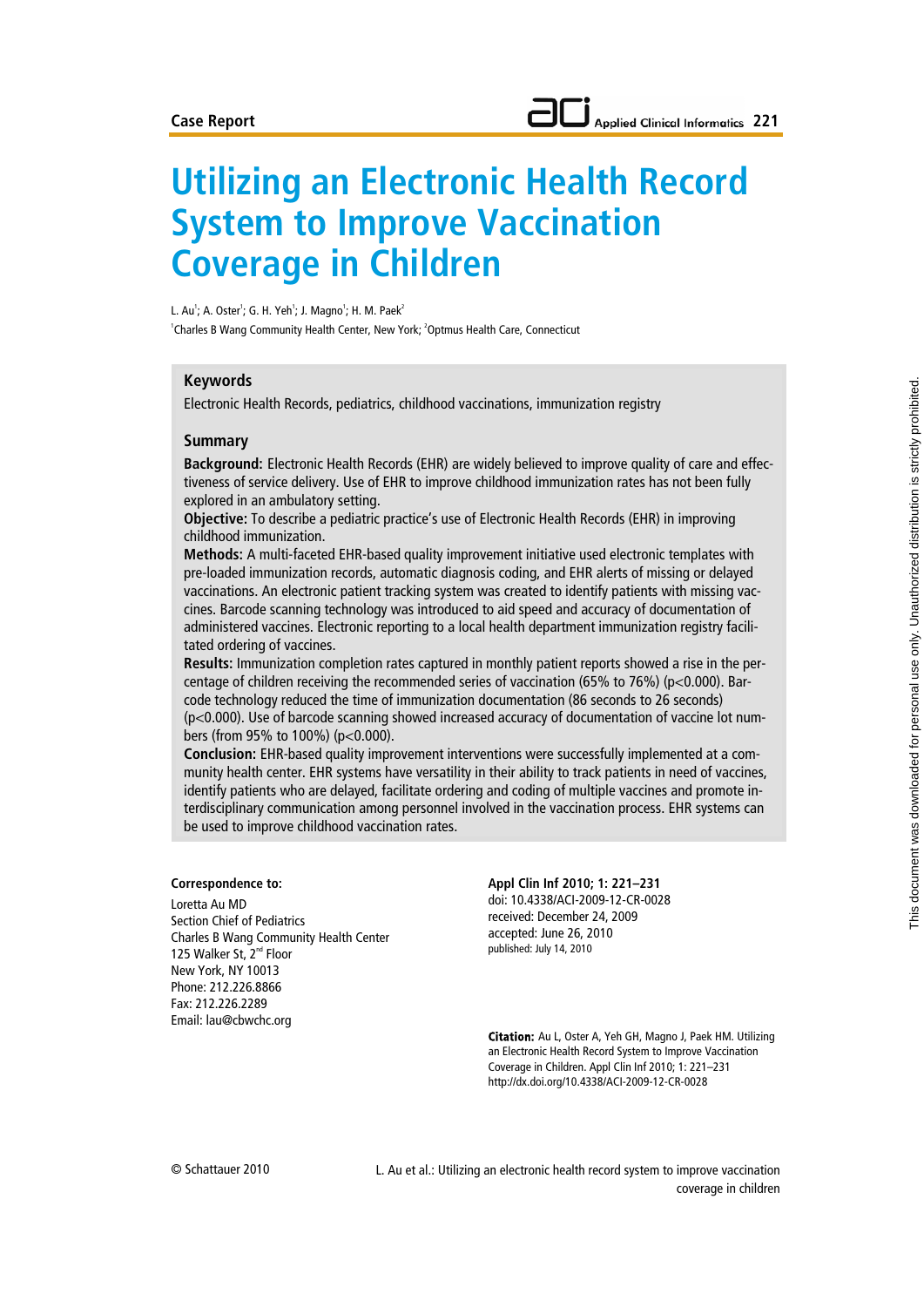# **1. Background**

Childhood immunization rates are used as a measure of quality in pediatric care [1]. Annual recommended childhood and adolescent immunization schedules are approved by the Advisory Committee on Immunization Practice (ACIP) of the Centers for Disease Control and Prevention (CDC) [2]. Under the recommended schedules, all children should receive a total of 19 vaccinations by the age of 24 months. The 2008 National Immunization Survey conducted by the CDC found vaccination completion rates for these recommended 19 vaccinations for U.S. children between ages 19 and 35 months to be 68.4% [3]. In a study of a large cohort of children cared for at health maintenance organizations, 75.4% of children had received 15 of the 19 recommended immunizations by two years of age. The same study found 51% of children had at least one immunization error by two years, with an error defined as a missed opportunity, an invalid immunization, or an extra immunization [4].

Many reasons account for the difficulty in completing the required vaccinations on schedule. The vaccination schedule is complex, requiring 19 vaccinations over a period of two years, with as many as five immunizations in a single visit [2]. Additionally, immunization records for a patient are often not consolidated at one health care facility. One study found that 22% of preschool children received immunizations from more than one health care facility [5]. The study also found that parents often do not bring immunization records making it difficult to confirm previous vaccinations [5]. The use of combination vaccines reduces the number of injections [6] but adds to the complexity of delivery because physicians must confirm that each component of the combination vaccine is indicated for a given child [7]. Finally, occasional shortages of vaccines have added another level of complication to achieving the recommended schedule [8, 9].

EHR systems have been shown in several studies to improve immunization rates and delivery of pediatric care. EHR alerts have been shown to decrease missed opportunities for vaccination during both well and sick pediatric medical visits [10]. In another study, EHR alerts helped to increase influenza vaccination rates in asthmatic patients [11]. Some studies have suggested that clinical decision supports embedded into the EHR may aid physicians to follow clinical guidelines [12, 13]. EHR are also known to affect documentation, clinical processes, and patient flow, all of which may improve immunization rates [14, 15].

# **2. Objectives**

In this report, we discuss the use of various applications of EHR to improve childhood immunization processes in a pediatric ambulatory setting.

# **3. Methods**

Charles B. Wang Community Health Center (CBWCHC) adopted the EHR system – General Electric Centricity, Version 5.6 – in 2005. CBWCHC is a large urban community health facility founded in 1971 with a mission to provide high-quality, culturally competent healthcare to the Asian-American community. At CBWCHC there were over 62,000 medical visits with over 12,000 active pediatric patients (age 0-21 years) in 2008. The patients seen in the CBWCHC are from predominantly low income immigrant families. Greater than 70% of the children are covered by Medicaid for their health needs and over 98% are of Asian descent.

At CBWCHC the EHR for each pediatric patient was pre-loaded with relevant medical information including immunizations, past medical history, medications and growth data points, and was available for review by physicians and nursing staff at patient visits.

During 2008-09, a quality improvement program was initiated at CBWCHC that targeted completion of 19 recommended immunizations by two years of age. The 19 childhood vaccinations consist of four DTaP (Diptheria, Tetanus, Acellular Pertussis), three Hemophilius Influenza Type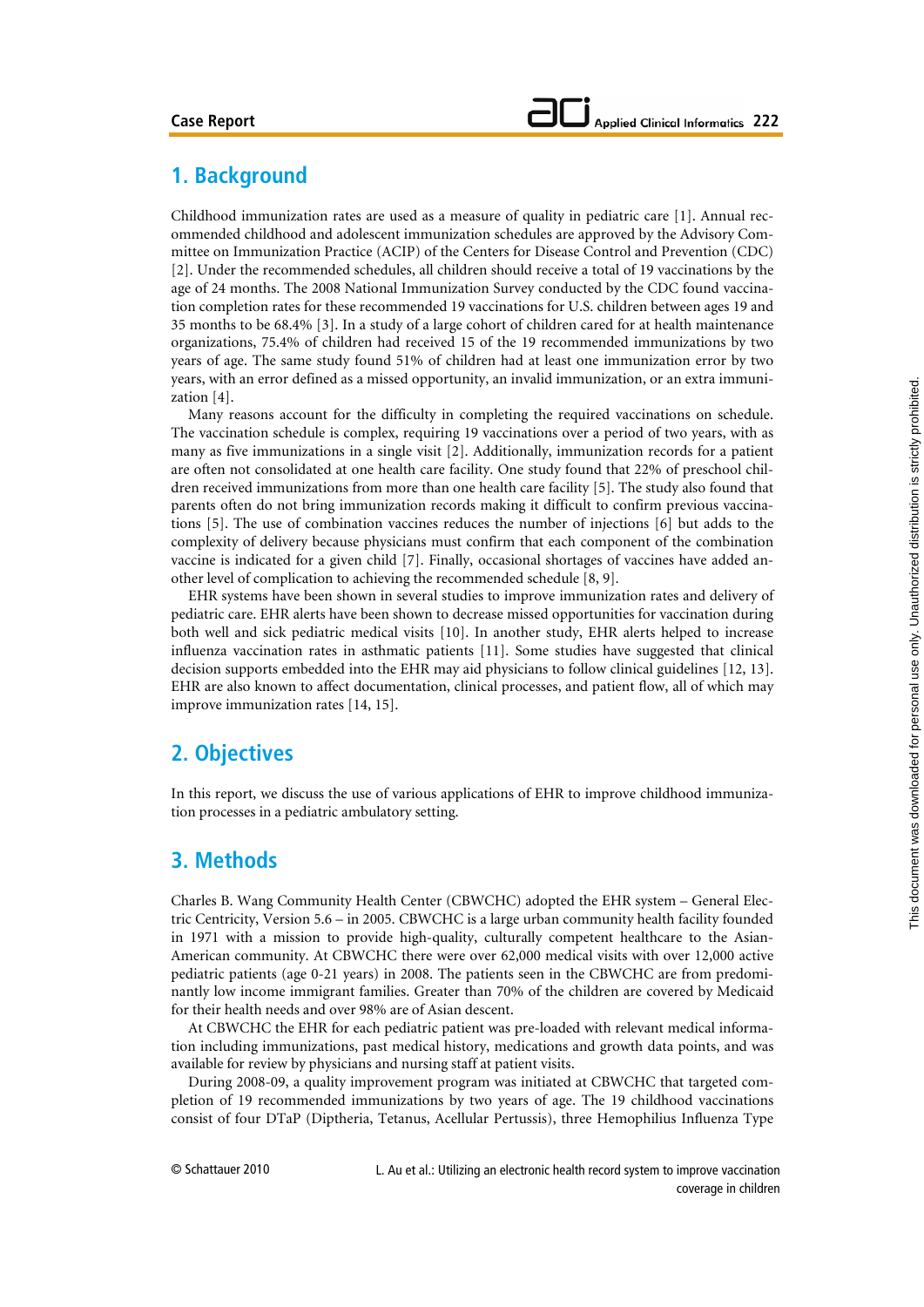#### **Case Report**

B, three Hepatitis B, three Inactivated Polio, one MMR (Measles, Mumps, Rubella), one Varicella, and four Pneumoccocal vaccines [1].

## **3.1 EHR Alerts**

EHR reminders and alerts were embedded into the medical and nursing visit forms to remind clinical staff to review the immunization status of the patient at each visit. One of these reminders, the Well Child Immunization Template ( $\blacktriangleright$  Fig. 1), is included in well and sick visits EHR forms. The template lists on a single screen all the vaccinations that a patient has received and the date the vaccinations were given, and allows the pediatrician to immediately order any missing vaccination. This template was not a standard part of the EHR product but was custom designed by CBWCHC clinical informatics staff.

The EHR system is designed so that the pediatrician can review this template at each visit. The template aids the clinical staff to document vaccine refusal and possible reasons for incomplete vaccinations. Vaccination orders placed in this template automatically link the diagnosis codes to each vaccine ordered ( $\blacktriangleright$  Fig. 2).

Additional EHR alerts utilizing clinical decision supports are on the Assessment & Plan page of all the medical visits. These reminders are derived from the latest immunization ACIP guidelines [1]. The EHR alerts indicate within an on-screen panel under "preventive care reminders" the patient's missing or delayed vaccinations, which serve as a reminder for the pediatrician to order these vaccinations ( $\blacktriangleright$  Fig. 3).

# **3.2 EHR Desktop**

Prior to EHR implementation, patients who missed vaccinations were manually tracked with a paper log. With the EHR implementation, a vaccination recall system was designed to facilitate the follow-up of these patients by nursing staff. This EHR desktop, a standard function of the product used at CBWCHC ( $\blacktriangleright$  Fig. 4), is designated for immunization recalls and is easily accessible by multiple staff including administrative, reception, nursing and medical staff, to input information as well as to access information to track and schedule patient return visits. This eliminates the need to locate a paper log to flag a patient who needs to be tracked. In addition several staff members can access the log simultaneously. Because the EHR desktop is linked directly to patient EHR records, the patient's vaccine status can be confirmed before a visit is scheduled.

# **3.3 EHR Vaccination Completion Reports**

To further track vaccination completion, EHR data were used to electronically generate monthly reports (EHR Vaccination Completion Reports) of all children who were 22 months of age and missing one or more vaccinations. These children were targeted as the first priority for catch-up vaccinations since they would not necessarily have had another medical encounter prior to 24 months. These children were recalled to be given the missing vaccinations before they turned two years old. A follow-up report was generated for the recalled children at 24 months of age to determine the extent to which the required vaccinations had been completed by two years of age.

EHR Vaccination Completion Reports were generated monthly for patients who turned 22 months old between December 2008 and October 2009. These reports were repeated for the recalled patients when they turned 24 months of age from February 2009 to December 2009.

# **3.4 Electronic Reporting to New York City Immunization Registry**

© Schattauer 2010 L. Au et al.: Utilizing an electronic health record system to improve vaccination coverage in children The New York City Department of Health and Mental Hygiene provides free vaccines through a program called Vaccines for Children (VFC) to children less than 19 years of age who do not have health insurance or who are underinsured. The VFC program is linked to the New York City Immunization Registry (CIR) and tracks childhood vaccinations. Prior to EHR implementation, all reporting of vaccines used in VFC were manually uploaded. After EHR implementation, a report was generated by the EHR system that allowed CBWCHC to directly report the vaccinations administered to the CIR in accordance with the CIR Universal Provider Interface Format. This batch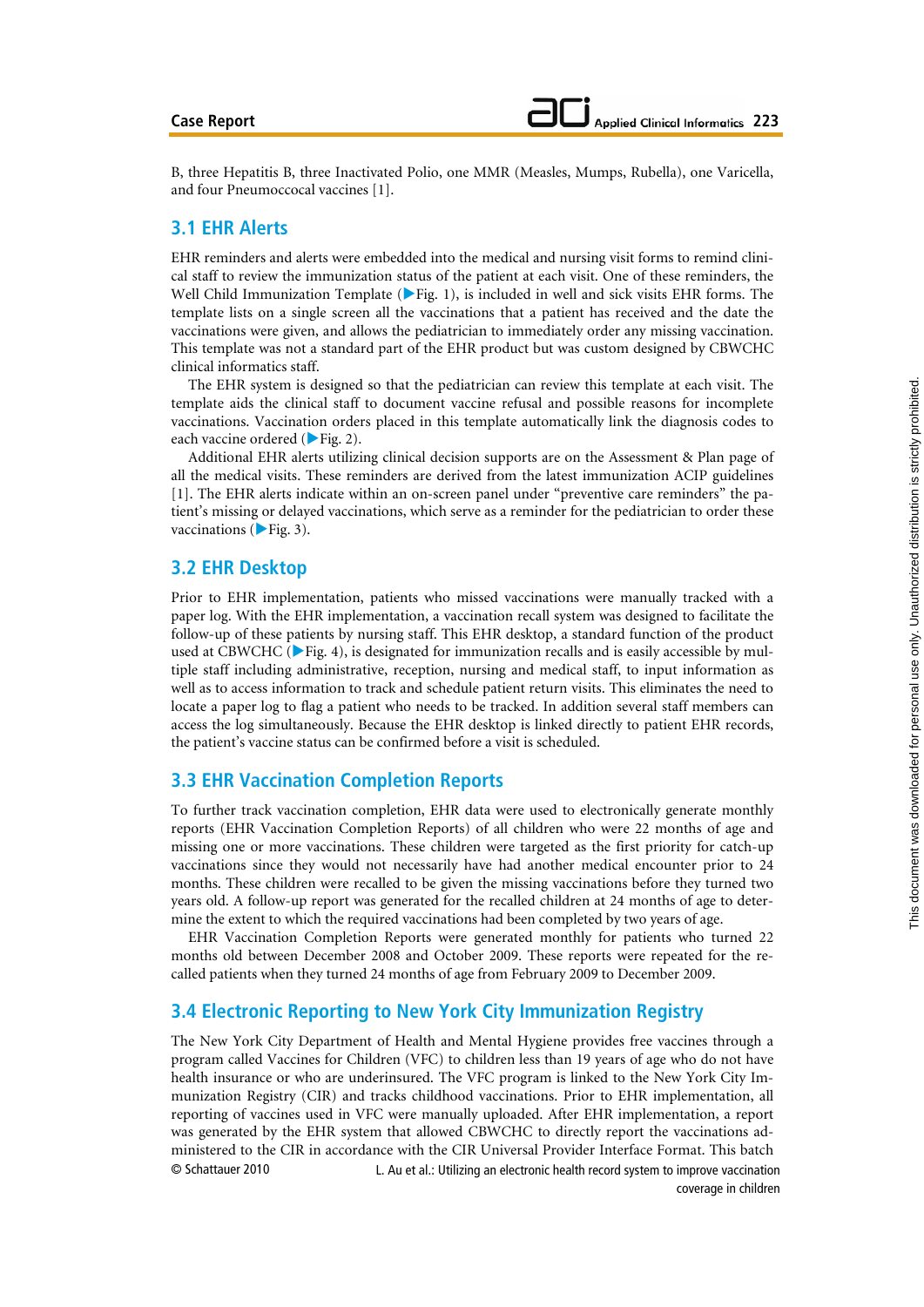report is generated biweekly and has facilitated accurate and timely reporting as well as vaccine ordering for the vaccine gratis program.

# **3.5 Implementation of Barcode Technology**

To facilitate accurate and efficient documentation of vaccinations, a barcode scanning system was adopted at CBWCHC. Prior to barcode implementation, vaccine documentation required manual entry of vaccine lot numbers, expiration dates, brand name and vaccine type. For children who require as many as five vaccines in one visit, a significant amount of data entry is required, slowing down the nursing staff and increasing patient cycle time. The barcode technology allows for rapid and accurate input of this information via scanning of the vaccine barcode.

The CBWCHC computer informatics and information technology staff created a custom data entry form allowing administrative staff to link the individual vaccine barcode with a manually entered vaccine lot number, manufacturer, brand name, and expiration date as shown in  $\blacktriangleright$  Figure 5. The information was stored in a separate vaccine database outside of the EHR and tagged to the associated vaccine barcode. Each vaccine barcode was then printed on an index card. When a nurse administered a vaccine, she simply scanned the barcode from the index card into the EHR and all associated information was pulled from the vaccine database and auto-populated in the respective fields in the EHR. Instead of the nurse entering the vaccine lot number with each dose of administration, the manual data entry was limited to once per vaccine lot. Additionally this manual entry could take place separately from patient care.

The time spent on vaccine documentation and the accuracy of the documentation in the EHR were measured for quality improvement purposes before and after barcode technology implementation. The amount of time spent on vaccine documentation was collected before barcode implementation in September 2008 and after barcode implementation in May 2009. The time spent was derived from time stamps created in the EHR during the actual documentation process at patient visits. The number of vaccines given for that visit was also collected.

The accuracy of data entry for vaccine documentation was measured by comparing the vaccine lot numbers entered into the EHR by nursing staff before and after barcode implementation against the actual vaccine lot numbers. A trained clinical assistant reviewed the accuracy of all the vaccine documentation entries made during 9 days in September 2008 (before barcode implementation) and 16 days in May 2009 (after barcode implementation).

Pre- and post-barcode implementation, anonymous staff satisfaction surveys were distributed to the six nursing staff involved in the use of barcoding. They were asked to use a likert scale  $(0 = \text{very})$ satisfied to 5 = not satisfied) to report their perception of the accuracy of the data entry and their satisfaction with the barcode technology.

## **3.6 Statistical Analyses**

All statistical analyses were performed with de-identified patient data using STATA 11.0 (Stata-Corp., College Station, TX). A McNemar's chi-square test was used to test whether the proportion of children who were up to date with recommended vaccines differed significantly at 22 and 24 months. Mean time of vaccine documentation before and after implementation of barcode technology was compared using a two-tailed t-test. Chi-Square testing was used to assess the probability that documentation errors were significantly different before and after barcode implementation. Kruskal-Wallis equality of population rank test was used to test for significance in the change in staff perception of data entry accuracy and satisfaction with barcode use in vaccine documentation.

# **4. Results**

# **4.1 EHR Vaccination Completion Reports**

© Schattauer 2010 L. Au et al.: Utilizing an electronic health record system to improve vaccination There were 267 patients identified in the EHR Vaccination Completion Reports who were tracked from 22 months of age to 24 months of age. The completion rate for the 19 recommended vaccines increased from 65 % at 22 months of age to 76% at 24 months of age (p<0.000) ( $\blacktriangleright$  Table 1).

coverage in children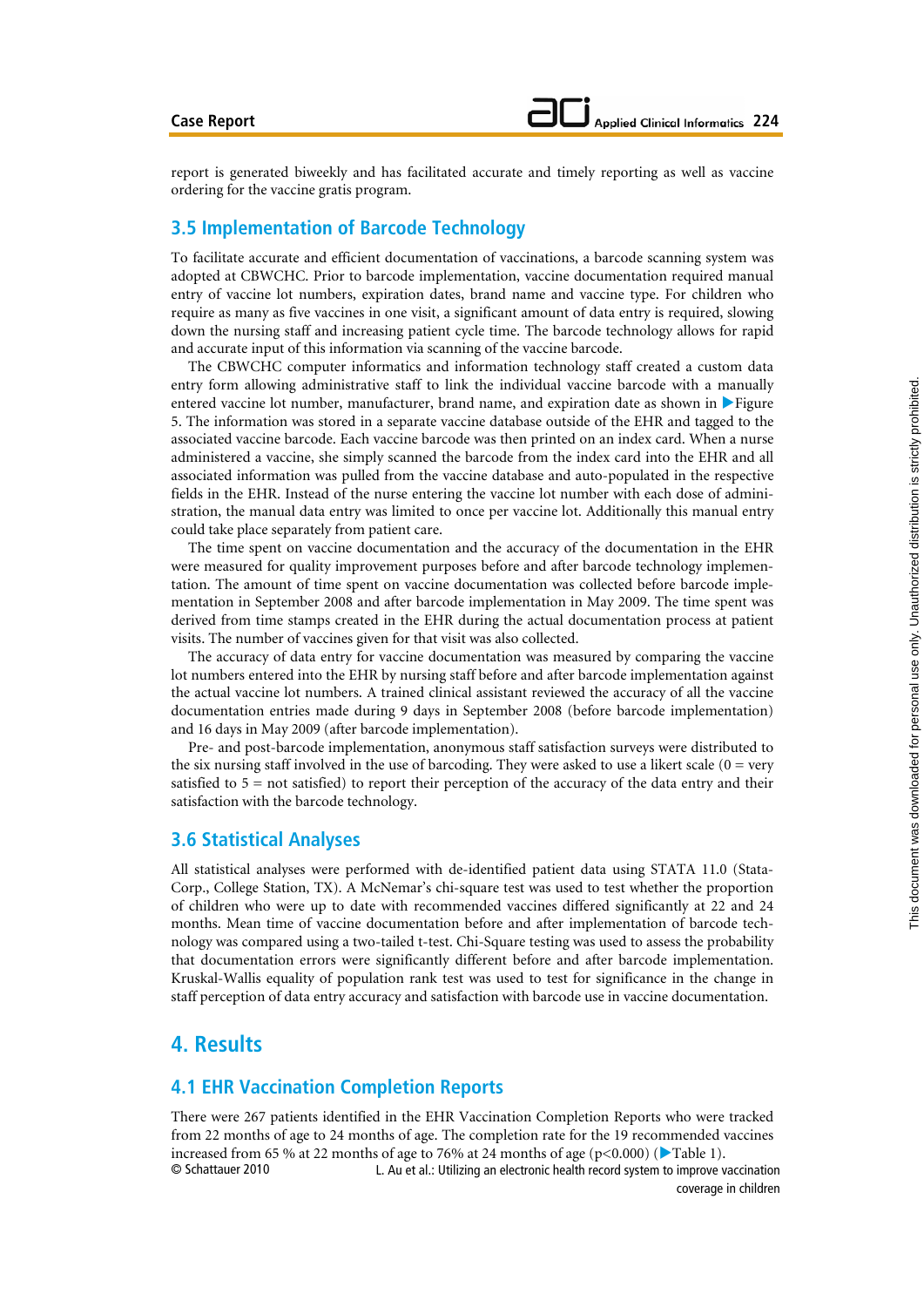## **4.2 Barcode Technology**

There were 150 vaccines administered in the pre barcode sample and 132 in the post barcode sample. Mean EHR documentation time per vaccine decreased from 86.4 seconds (SD = 46.9) to 25.5 seconds  $(SD = 33.3)$  (p<0.000) ( $\blacktriangleright$  Table 2).

Additionally, vaccine lot number data entry accuracy improved from 95.4% in the pre-barcoding period to 100% after barcoding implementation ( $\blacktriangleright$  Table 3). Staff surveys did not show any difference in staff's perception of their own accuracy ( $p = 0.60$ ). However, staff were more likely to be satisfied with barcode data entry ( $p = 0.02$ ) ( $\blacktriangleright$  Table 4). In addition, written comments from the staff survey included high approval of the new technology and reported improved workflow. Staff felt that the barcode technology was convenient, efficient, and easy to use.

# **5. Discussion**

In this report, CBWCHC implemented various EHR-based interventions that employed clinical decision support tools, system design components, and clinical informatics tracking reports targeting childhood immunizations. The EHR system enabled multiple levels of staff to work together in improving the quality of care for a pediatric department at a community health center setting.

In a study by Fiks et al, the use of EHR alerts increased the overall completion of 15 recommended vaccinations for children at 24 months of age after controlling for a variety of sociodemographic factors and medical conditions [11]. Although we were able to demonstrate a significant increase in the completion of 19 recommended vaccines for children at 24 months, our report is limited in its ability to establish a causal relationship for this increase. The quality improvement initiative described in this report targeted many aspects of the immunization process which may all have contributed to improved rates.

Even with the variety of strategies used, the CBWCHC vaccination completion rates at 24 months of age still did not reach the 90% goal set by Healthy People 2010 [1]. We suspect that this was due to factors such as the transient nature of patients between various health care facilities, vaccine shortages, and the child aging out of the recommended vaccination. This suggests that in the future we should use EHR reports to recall patients at a younger age who are not up to date with their immunizations to allow more time for catch-up.

We recognize that the proposed strategies in our report have limitations and cannot be easily adopted in all settings. For the immunization template as well as the barcode technology described, our clinical informatics team at CBWCHC customized the EHR product. Similarly, the EHR alerts for clinical decision support needed to be upgraded yearly with changes to the yearly ACIP guidelines [2]. This may be an added cost or inconvenience for practices that do not have internal staff to make these customizations.

In a survey conducted of pediatric practices by Kemper et al, the major barriers for physicians to EHR adoption included the cost and increased workload of implementing and maintaining an EHR system [12]. The EHR applications discussed in this report can be used to offset cost through various ways. The EHR alerts can help to reduce missed immunization opportunities and thus decrease unnecessary visits. The immunization template and its facilitated vaccine order module provide an example where automatic diagnosis coding can save physician time. The pre-linked diagnostic codes are more accurate and will increase the likelihood of higher reimbursements. Barcoding can improve workflow and efficiency to allow staff to do other patient care activities.

While we were limited in our ability to demonstrate higher reimbursements from more accurate coding, the EHR has helped our health center in the tracking and reporting to the VFC program. This improved communication with the VFC program has increased our vaccine supply which has increased our ability to vaccinate more children. For general pediatric practices, the use of EHR can promote access to governmental programs such as VFC, which may help to decrease financial barriers for vaccine reimbursement.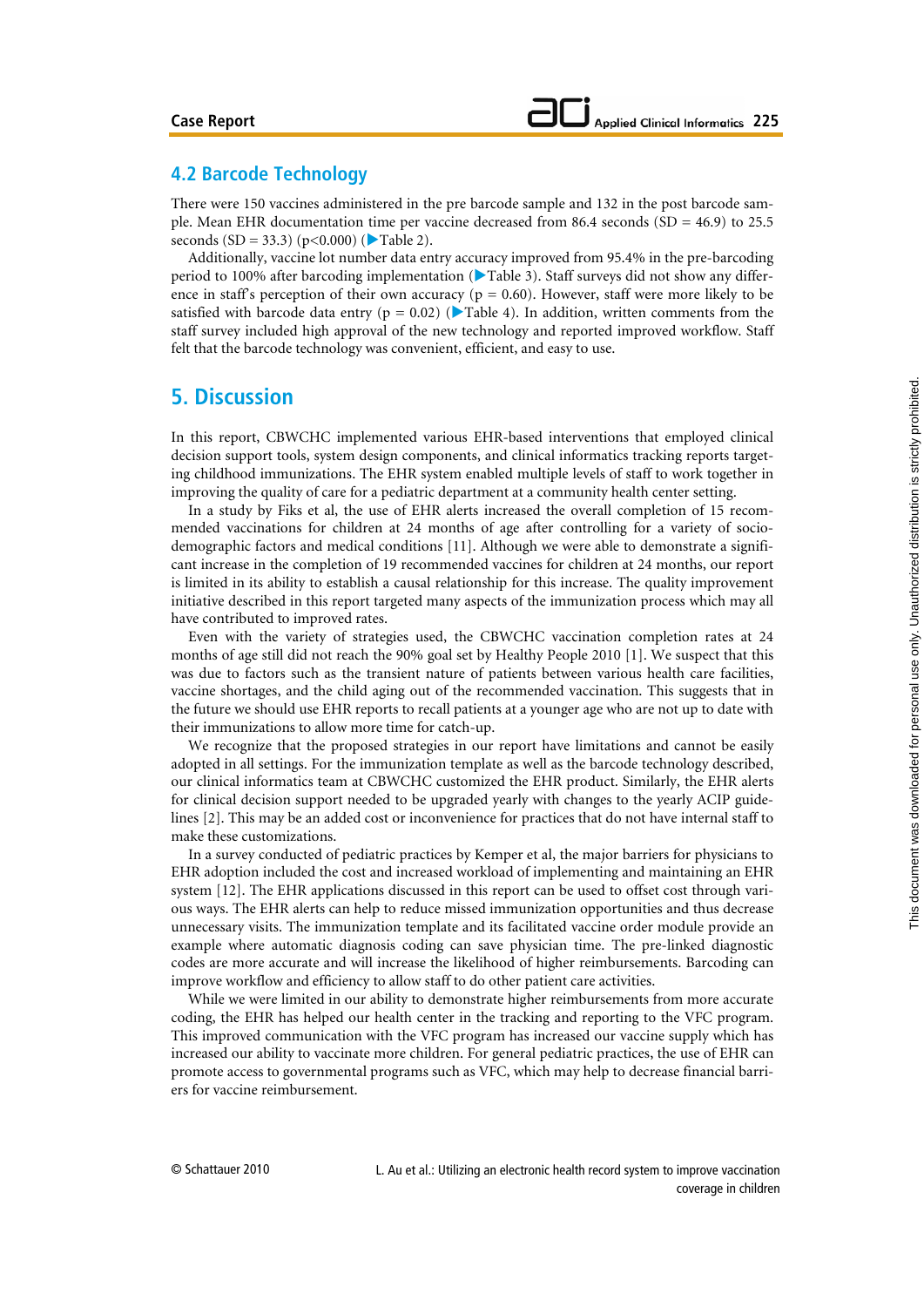# **6. Conclusion**

The ongoing incorporation of the EHR with other health information technology shows great promise in the various ways it can be used to improve childhood immunization coverage. Vaccination requires a large amount of paperwork, scheduling and tracking, with input from many staff members and oversight from providers. Errors in the vaccination process include invalid immunizations and extra vaccinations due to reasons such as improper timing of vaccine intervals and missing records. These errors may contribute to additional costs and adverse effects for patients. EHR systems can support physicians to avoid these errors.

EHR systems can aid in quality improvement processes by providing population data for certain types of medical information such as vaccination coverage rates. In the past, this type of data was not easily available due to the complexity and degree of detail of the data. EHR can also improve the quality of the data collected. In this report, for example, the improved accuracy of the vaccine lot numbers facilitates rapid identification of patients in the event of product recalls for ineffective vaccines.

In the future, it will be important to develop electronic interfaces between local health departments and physician offices to improve childhood vaccinations. Many patients receive health care from more than one health care facility and if centralized immunization records can be easily accessed, there will be fewer errors and delays in the vaccination process.

Our aim in this report is to share best practices in our use of EHR applications for childhood vaccinations and contribute to the collective design of better EHR systems to ultimately improve patient care.

#### **Clinical Relevance**

The uses of EHR described in this report may help practicing pediatricians see how EHR systems can improve vaccinations for children. The EHR systems can be designed to support improved team communication internally and externally with agencies such as with a local health department. EHR has the potential to reduce workload for staff and improve patient outcomes in health care settings serving pediatric populations.

#### **Acknowledgements**

The authors acknowledge the staff of the Pediatric and Clinical Informatics Departments at Charles B. Wang Community Health Center for their teamwork in making the EHR a success. We also thank the Information Technology Department for the development and implementation of the barcode system.

#### **Protection of Human Subjects**

This study was approved by the CBWCHC Medical Advisory Review Board.

#### **Conflict of Interest**

The authors of this report do not have any conflict of interests with the content or its publication.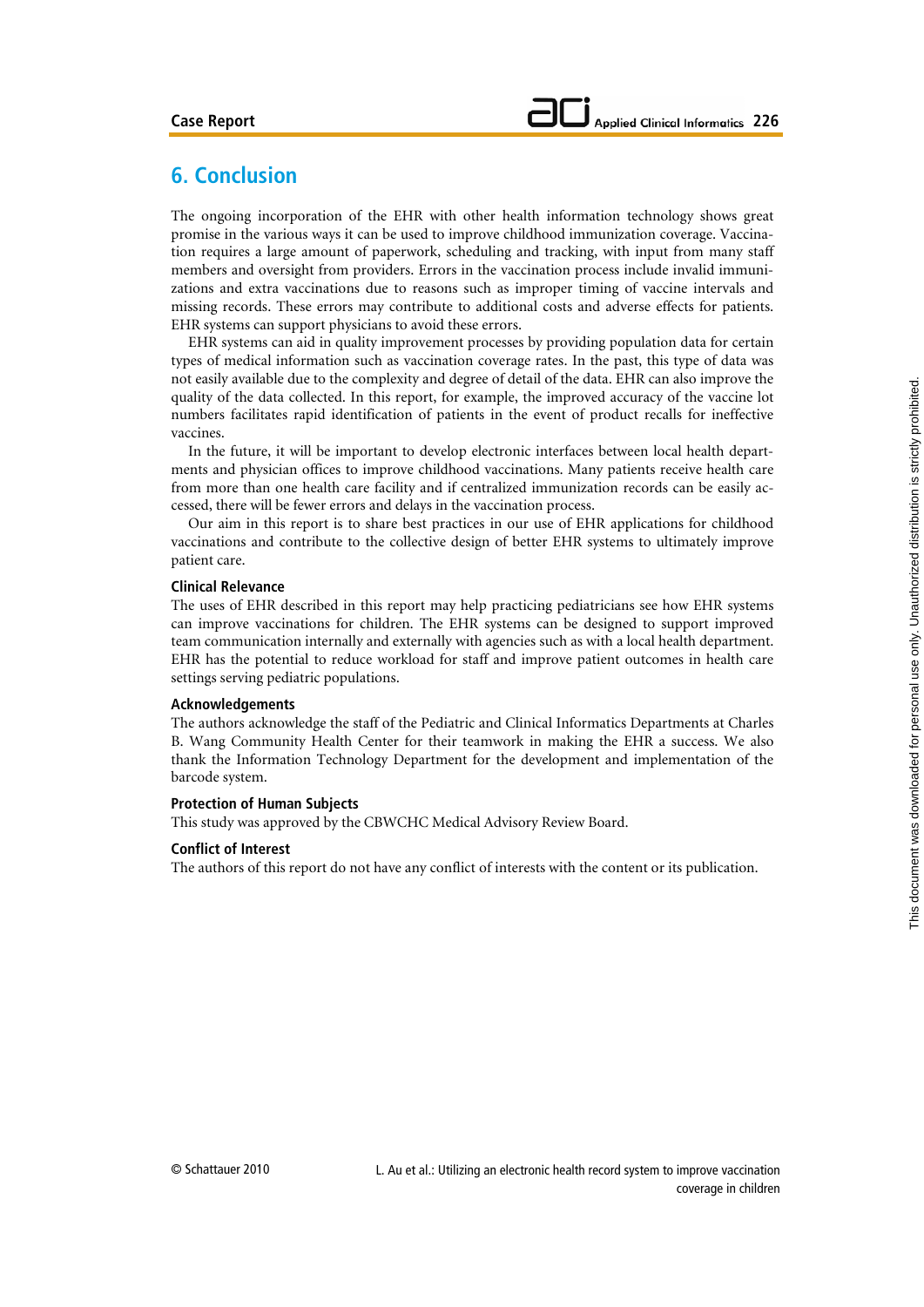# **Case Report**



| <b>Well-Child - Immunization: KK TEST</b><br>Immunization<br>Immunization Card verified<br>г<br>Immunization Records Reviewed<br>п<br><b>Previous Immunizations</b><br>п<br>Add Immunization List to Note<br>⊽<br>DTaP<br>DTaP: 07/10/2009 08/23/2006<br>12/31/2008 04/20/2009 04/13/2010<br>10/09/2007<br>Flu Vax<br>C<br>H. Influenza: 10/07/2008 11/03/2007<br>10/09/2007<br>12/31/2008<br>C<br>FluMist<br>Hib Brand: Pentacel Comvax TriHIBit Pentacel<br>Pedvax HIB<br>Act HIB<br>H1N1 IM<br>H1N1: 11/12/2009<br>H1N1 mist<br><b>IPV</b><br>IPV: 10/07/2008 02/13/2009 04/20/2009<br>03/20/2009 01/01/2009<br>ш<br>OPV:<br>⊽<br>MMR:<br><b>MMR</b><br>⊽.<br>Hepatitis B: 02/11/2009 02/11/2009 08/06/2004<br>Hep B<br>06/19/2006<br><b>Hepatitis A: 04/07/2009</b><br>03/04/2009<br>04/20/2009<br>Нер А<br>Varicella: 03/24/2009<br>Varivax<br>04/07/2009<br>п<br>Tdap<br>Tdap: 04/20/2009<br>Td: 09/10/2009<br>п<br>Td<br>Prevnar(PCV7): 04/07/2010<br>04/13/2010<br>Prevnar(PCV13): 05/03/2010<br>Rota: 03/20/2009  04/02/2009  04/07/2009<br>RotaTeq<br>Rota Brand: Rotarix Rotarix RotaTeq<br><b>HPV</b><br>HPV: 05/08/2007 04/20/2009<br>Meningococcal: merck 06/16/2009<br>Menactra<br>Pediarix<br>Kinrix<br>Pentacel<br><b>Add Orders</b><br>Hep $B$ $\overline{V}$ Carrier<br>HepB immunity status: Negative (02/29/2008 12:50:58 PM)<br>Varicella status<br>$\blacktriangledown$<br>Immunity, (11/13/2008 10:59:46 AM)<br>Immunization records not available. Unable to review<br>Add'l note:<br><b>Add Immunization Records</b><br><b>Immunization Refusal</b><br><b>Single series immunization</b><br>Days<br>≜<br>12/05/2009<br>10/30/2009<br>10/21/2009<br>09/29/2009<br>09/16/2009<br>₹ |
|------------------------------------------------------------------------------------------------------------------------------------------------------------------------------------------------------------------------------------------------------------------------------------------------------------------------------------------------------------------------------------------------------------------------------------------------------------------------------------------------------------------------------------------------------------------------------------------------------------------------------------------------------------------------------------------------------------------------------------------------------------------------------------------------------------------------------------------------------------------------------------------------------------------------------------------------------------------------------------------------------------------------------------------------------------------------------------------------------------------------------------------------------------------------------------------------------------------------------------------------------------------------------------------------------------------------------------------------------------------------------------------------------------------------------------------------------------------------------------------------------------------------------------------------------------------------------------------------------------------------------------------------------------------------------------------------------------|
|                                                                                                                                                                                                                                                                                                                                                                                                                                                                                                                                                                                                                                                                                                                                                                                                                                                                                                                                                                                                                                                                                                                                                                                                                                                                                                                                                                                                                                                                                                                                                                                                                                                                                                            |
|                                                                                                                                                                                                                                                                                                                                                                                                                                                                                                                                                                                                                                                                                                                                                                                                                                                                                                                                                                                                                                                                                                                                                                                                                                                                                                                                                                                                                                                                                                                                                                                                                                                                                                            |
|                                                                                                                                                                                                                                                                                                                                                                                                                                                                                                                                                                                                                                                                                                                                                                                                                                                                                                                                                                                                                                                                                                                                                                                                                                                                                                                                                                                                                                                                                                                                                                                                                                                                                                            |
|                                                                                                                                                                                                                                                                                                                                                                                                                                                                                                                                                                                                                                                                                                                                                                                                                                                                                                                                                                                                                                                                                                                                                                                                                                                                                                                                                                                                                                                                                                                                                                                                                                                                                                            |
|                                                                                                                                                                                                                                                                                                                                                                                                                                                                                                                                                                                                                                                                                                                                                                                                                                                                                                                                                                                                                                                                                                                                                                                                                                                                                                                                                                                                                                                                                                                                                                                                                                                                                                            |
|                                                                                                                                                                                                                                                                                                                                                                                                                                                                                                                                                                                                                                                                                                                                                                                                                                                                                                                                                                                                                                                                                                                                                                                                                                                                                                                                                                                                                                                                                                                                                                                                                                                                                                            |
|                                                                                                                                                                                                                                                                                                                                                                                                                                                                                                                                                                                                                                                                                                                                                                                                                                                                                                                                                                                                                                                                                                                                                                                                                                                                                                                                                                                                                                                                                                                                                                                                                                                                                                            |
|                                                                                                                                                                                                                                                                                                                                                                                                                                                                                                                                                                                                                                                                                                                                                                                                                                                                                                                                                                                                                                                                                                                                                                                                                                                                                                                                                                                                                                                                                                                                                                                                                                                                                                            |
|                                                                                                                                                                                                                                                                                                                                                                                                                                                                                                                                                                                                                                                                                                                                                                                                                                                                                                                                                                                                                                                                                                                                                                                                                                                                                                                                                                                                                                                                                                                                                                                                                                                                                                            |
|                                                                                                                                                                                                                                                                                                                                                                                                                                                                                                                                                                                                                                                                                                                                                                                                                                                                                                                                                                                                                                                                                                                                                                                                                                                                                                                                                                                                                                                                                                                                                                                                                                                                                                            |
|                                                                                                                                                                                                                                                                                                                                                                                                                                                                                                                                                                                                                                                                                                                                                                                                                                                                                                                                                                                                                                                                                                                                                                                                                                                                                                                                                                                                                                                                                                                                                                                                                                                                                                            |
|                                                                                                                                                                                                                                                                                                                                                                                                                                                                                                                                                                                                                                                                                                                                                                                                                                                                                                                                                                                                                                                                                                                                                                                                                                                                                                                                                                                                                                                                                                                                                                                                                                                                                                            |
|                                                                                                                                                                                                                                                                                                                                                                                                                                                                                                                                                                                                                                                                                                                                                                                                                                                                                                                                                                                                                                                                                                                                                                                                                                                                                                                                                                                                                                                                                                                                                                                                                                                                                                            |
|                                                                                                                                                                                                                                                                                                                                                                                                                                                                                                                                                                                                                                                                                                                                                                                                                                                                                                                                                                                                                                                                                                                                                                                                                                                                                                                                                                                                                                                                                                                                                                                                                                                                                                            |
|                                                                                                                                                                                                                                                                                                                                                                                                                                                                                                                                                                                                                                                                                                                                                                                                                                                                                                                                                                                                                                                                                                                                                                                                                                                                                                                                                                                                                                                                                                                                                                                                                                                                                                            |
|                                                                                                                                                                                                                                                                                                                                                                                                                                                                                                                                                                                                                                                                                                                                                                                                                                                                                                                                                                                                                                                                                                                                                                                                                                                                                                                                                                                                                                                                                                                                                                                                                                                                                                            |
|                                                                                                                                                                                                                                                                                                                                                                                                                                                                                                                                                                                                                                                                                                                                                                                                                                                                                                                                                                                                                                                                                                                                                                                                                                                                                                                                                                                                                                                                                                                                                                                                                                                                                                            |
|                                                                                                                                                                                                                                                                                                                                                                                                                                                                                                                                                                                                                                                                                                                                                                                                                                                                                                                                                                                                                                                                                                                                                                                                                                                                                                                                                                                                                                                                                                                                                                                                                                                                                                            |
|                                                                                                                                                                                                                                                                                                                                                                                                                                                                                                                                                                                                                                                                                                                                                                                                                                                                                                                                                                                                                                                                                                                                                                                                                                                                                                                                                                                                                                                                                                                                                                                                                                                                                                            |
|                                                                                                                                                                                                                                                                                                                                                                                                                                                                                                                                                                                                                                                                                                                                                                                                                                                                                                                                                                                                                                                                                                                                                                                                                                                                                                                                                                                                                                                                                                                                                                                                                                                                                                            |
|                                                                                                                                                                                                                                                                                                                                                                                                                                                                                                                                                                                                                                                                                                                                                                                                                                                                                                                                                                                                                                                                                                                                                                                                                                                                                                                                                                                                                                                                                                                                                                                                                                                                                                            |
|                                                                                                                                                                                                                                                                                                                                                                                                                                                                                                                                                                                                                                                                                                                                                                                                                                                                                                                                                                                                                                                                                                                                                                                                                                                                                                                                                                                                                                                                                                                                                                                                                                                                                                            |
|                                                                                                                                                                                                                                                                                                                                                                                                                                                                                                                                                                                                                                                                                                                                                                                                                                                                                                                                                                                                                                                                                                                                                                                                                                                                                                                                                                                                                                                                                                                                                                                                                                                                                                            |
|                                                                                                                                                                                                                                                                                                                                                                                                                                                                                                                                                                                                                                                                                                                                                                                                                                                                                                                                                                                                                                                                                                                                                                                                                                                                                                                                                                                                                                                                                                                                                                                                                                                                                                            |
|                                                                                                                                                                                                                                                                                                                                                                                                                                                                                                                                                                                                                                                                                                                                                                                                                                                                                                                                                                                                                                                                                                                                                                                                                                                                                                                                                                                                                                                                                                                                                                                                                                                                                                            |
|                                                                                                                                                                                                                                                                                                                                                                                                                                                                                                                                                                                                                                                                                                                                                                                                                                                                                                                                                                                                                                                                                                                                                                                                                                                                                                                                                                                                                                                                                                                                                                                                                                                                                                            |
|                                                                                                                                                                                                                                                                                                                                                                                                                                                                                                                                                                                                                                                                                                                                                                                                                                                                                                                                                                                                                                                                                                                                                                                                                                                                                                                                                                                                                                                                                                                                                                                                                                                                                                            |
|                                                                                                                                                                                                                                                                                                                                                                                                                                                                                                                                                                                                                                                                                                                                                                                                                                                                                                                                                                                                                                                                                                                                                                                                                                                                                                                                                                                                                                                                                                                                                                                                                                                                                                            |
|                                                                                                                                                                                                                                                                                                                                                                                                                                                                                                                                                                                                                                                                                                                                                                                                                                                                                                                                                                                                                                                                                                                                                                                                                                                                                                                                                                                                                                                                                                                                                                                                                                                                                                            |
|                                                                                                                                                                                                                                                                                                                                                                                                                                                                                                                                                                                                                                                                                                                                                                                                                                                                                                                                                                                                                                                                                                                                                                                                                                                                                                                                                                                                                                                                                                                                                                                                                                                                                                            |
|                                                                                                                                                                                                                                                                                                                                                                                                                                                                                                                                                                                                                                                                                                                                                                                                                                                                                                                                                                                                                                                                                                                                                                                                                                                                                                                                                                                                                                                                                                                                                                                                                                                                                                            |
|                                                                                                                                                                                                                                                                                                                                                                                                                                                                                                                                                                                                                                                                                                                                                                                                                                                                                                                                                                                                                                                                                                                                                                                                                                                                                                                                                                                                                                                                                                                                                                                                                                                                                                            |
|                                                                                                                                                                                                                                                                                                                                                                                                                                                                                                                                                                                                                                                                                                                                                                                                                                                                                                                                                                                                                                                                                                                                                                                                                                                                                                                                                                                                                                                                                                                                                                                                                                                                                                            |
|                                                                                                                                                                                                                                                                                                                                                                                                                                                                                                                                                                                                                                                                                                                                                                                                                                                                                                                                                                                                                                                                                                                                                                                                                                                                                                                                                                                                                                                                                                                                                                                                                                                                                                            |
|                                                                                                                                                                                                                                                                                                                                                                                                                                                                                                                                                                                                                                                                                                                                                                                                                                                                                                                                                                                                                                                                                                                                                                                                                                                                                                                                                                                                                                                                                                                                                                                                                                                                                                            |
|                                                                                                                                                                                                                                                                                                                                                                                                                                                                                                                                                                                                                                                                                                                                                                                                                                                                                                                                                                                                                                                                                                                                                                                                                                                                                                                                                                                                                                                                                                                                                                                                                                                                                                            |
|                                                                                                                                                                                                                                                                                                                                                                                                                                                                                                                                                                                                                                                                                                                                                                                                                                                                                                                                                                                                                                                                                                                                                                                                                                                                                                                                                                                                                                                                                                                                                                                                                                                                                                            |
| FLU VAX<br>۰<br>done<br>done<br>done<br>done<br>done                                                                                                                                                                                                                                                                                                                                                                                                                                                                                                                                                                                                                                                                                                                                                                                                                                                                                                                                                                                                                                                                                                                                                                                                                                                                                                                                                                                                                                                                                                                                                                                                                                                       |
| <b>FLUMIST</b>                                                                                                                                                                                                                                                                                                                                                                                                                                                                                                                                                                                                                                                                                                                                                                                                                                                                                                                                                                                                                                                                                                                                                                                                                                                                                                                                                                                                                                                                                                                                                                                                                                                                                             |
| PNEUMOVAX                                                                                                                                                                                                                                                                                                                                                                                                                                                                                                                                                                                                                                                                                                                                                                                                                                                                                                                                                                                                                                                                                                                                                                                                                                                                                                                                                                                                                                                                                                                                                                                                                                                                                                  |
| MEASLESVAX                                                                                                                                                                                                                                                                                                                                                                                                                                                                                                                                                                                                                                                                                                                                                                                                                                                                                                                                                                                                                                                                                                                                                                                                                                                                                                                                                                                                                                                                                                                                                                                                                                                                                                 |
| MEASLE VAX#2                                                                                                                                                                                                                                                                                                                                                                                                                                                                                                                                                                                                                                                                                                                                                                                                                                                                                                                                                                                                                                                                                                                                                                                                                                                                                                                                                                                                                                                                                                                                                                                                                                                                                               |
| <b>MUMPSVAX</b>                                                                                                                                                                                                                                                                                                                                                                                                                                                                                                                                                                                                                                                                                                                                                                                                                                                                                                                                                                                                                                                                                                                                                                                                                                                                                                                                                                                                                                                                                                                                                                                                                                                                                            |
| RUBELLAVAX<br>MENINGOC VAX                                                                                                                                                                                                                                                                                                                                                                                                                                                                                                                                                                                                                                                                                                                                                                                                                                                                                                                                                                                                                                                                                                                                                                                                                                                                                                                                                                                                                                                                                                                                                                                                                                                                                 |
| MENING#2 VAX                                                                                                                                                                                                                                                                                                                                                                                                                                                                                                                                                                                                                                                                                                                                                                                                                                                                                                                                                                                                                                                                                                                                                                                                                                                                                                                                                                                                                                                                                                                                                                                                                                                                                               |
| ⊣                                                                                                                                                                                                                                                                                                                                                                                                                                                                                                                                                                                                                                                                                                                                                                                                                                                                                                                                                                                                                                                                                                                                                                                                                                                                                                                                                                                                                                                                                                                                                                                                                                                                                                          |
|                                                                                                                                                                                                                                                                                                                                                                                                                                                                                                                                                                                                                                                                                                                                                                                                                                                                                                                                                                                                                                                                                                                                                                                                                                                                                                                                                                                                                                                                                                                                                                                                                                                                                                            |
| Prev Form (Ctrl+PgUp)<br>Next Form (Ctrl+PgDn)<br>Close                                                                                                                                                                                                                                                                                                                                                                                                                                                                                                                                                                                                                                                                                                                                                                                                                                                                                                                                                                                                                                                                                                                                                                                                                                                                                                                                                                                                                                                                                                                                                                                                                                                    |

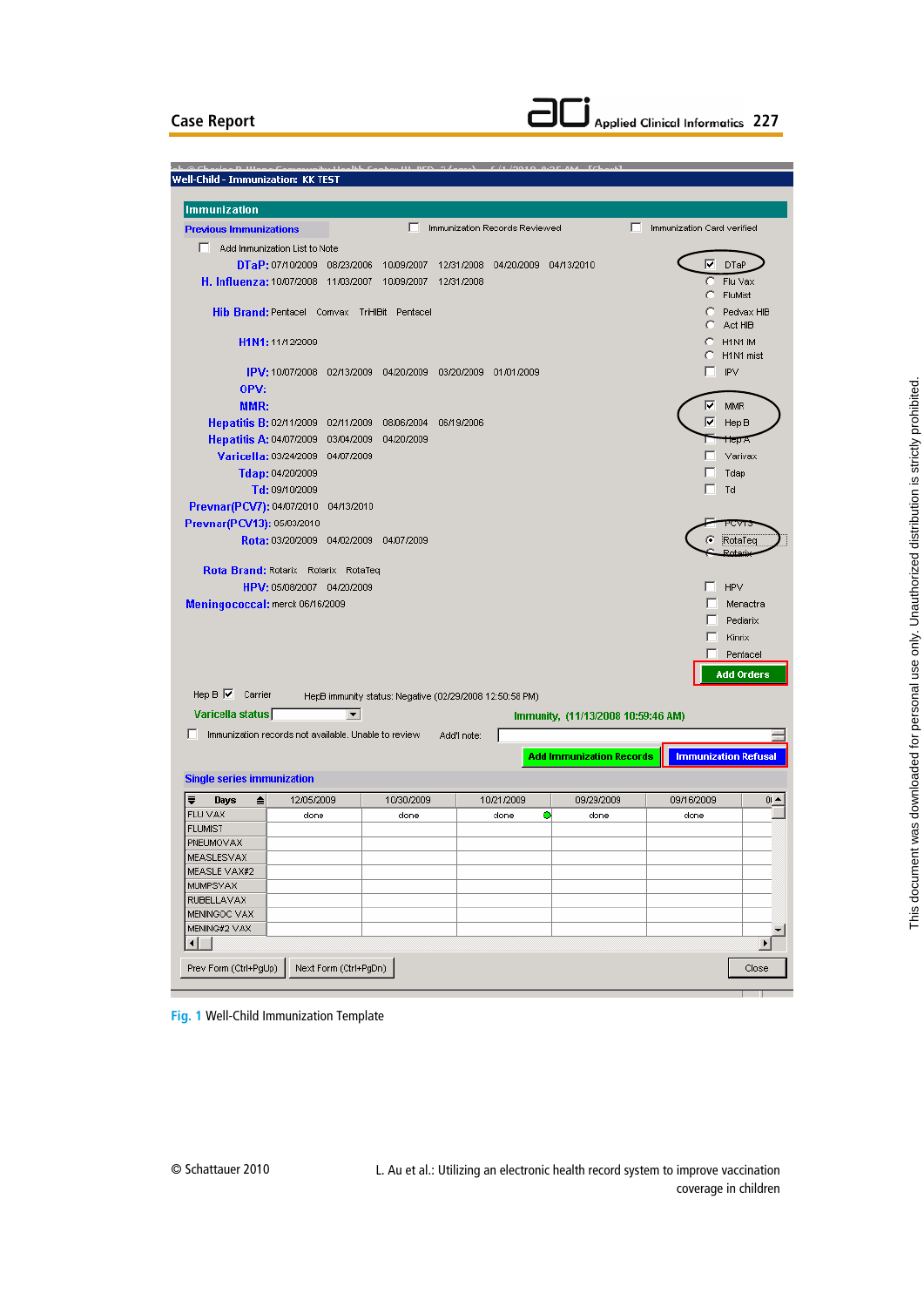## **Case Report**



| This update<br>C Open<br>$\bullet$<br>Orders:                                                                                            | $C$ All<br>Primary Coverage:    |                                         |                             |                                                                                     |  |                       | <b>Potential Diagnoses:</b>                    |                                                                                                           |
|------------------------------------------------------------------------------------------------------------------------------------------|---------------------------------|-----------------------------------------|-----------------------------|-------------------------------------------------------------------------------------|--|-----------------------|------------------------------------------------|-----------------------------------------------------------------------------------------------------------|
| $\mathbf{r}$<br>Date                                                                                                                     | <b>Description</b>              | <b>Status</b>                           |                             | Diagnoses                                                                           |  |                       | <b>FEVER UNSPECIFIED</b>                       |                                                                                                           |
| 08/05/2009<br><b>DTaP</b>                                                                                                                |                                 | <b>Unsigned</b><br>Unsigned<br>Unsigned |                             | Vaccine against DTP, DTaP<br>Vaccine against MMR<br>Vaccine against viral hepatitis |  |                       | CHILLS WITHOUT FEVER<br><b>FEVER</b>           |                                                                                                           |
| 08/05/2009<br>MMR_SP                                                                                                                     |                                 |                                         |                             |                                                                                     |  |                       | EMERGENCY CONTRACEPTIVE CO                     |                                                                                                           |
| 08/05/2009                                                                                                                               | HepB vac, Ped/Adol (0-19 yrs)   |                                         |                             |                                                                                     |  |                       | <b>ABDOMINAL BLOATING</b><br>$\epsilon e$      |                                                                                                           |
| 08/05/2009                                                                                                                               | Unsigned<br>Rotavirus (RotaTeg) |                                         | Vaccine, viral diseases NEC |                                                                                     |  |                       | VACCINE (UNSPECIFIED COMBO)                    |                                                                                                           |
|                                                                                                                                          |                                 |                                         |                             |                                                                                     |  |                       | <b>ADHD NOS</b>                                |                                                                                                           |
|                                                                                                                                          |                                 |                                         |                             |                                                                                     |  |                       | ASTHMA, WITH ACUTE EXACERB<br>WELL CHILD VISIT |                                                                                                           |
|                                                                                                                                          |                                 |                                         |                             |                                                                                     |  |                       | <b>IMMUNIZATION</b>                            |                                                                                                           |
| Custom List<br>Categories                                                                                                                | Search                          | <b>Order Details</b>                    |                             | Clear Diagnoses                                                                     |  |                       | New                                            |                                                                                                           |
|                                                                                                                                          |                                 |                                         |                             | Organize                                                                            |  |                       |                                                |                                                                                                           |
| Use custom list: WH Quest Lab<br>Misc Lab                                                                                                | Urine,stool & other body fluid  |                                         |                             | Pap Smear (Slide)                                                                   |  | <b>F</b> B-HCG Quant  |                                                | $\Gamma$ CMV $\mu$                                                                                        |
| <b>Panels</b>                                                                                                                            | C. Trachomatis AG, DFA          |                                         |                             | PAP w/Reflex HPV                                                                    |  |                       | Bacterial Culture (Vaginal, Wound)             |                                                                                                           |
|                                                                                                                                          | Creatinine, 24 Hour Urine       |                                         |                             | PAP and HPV                                                                         |  | <b>CBC w/Diff</b>     |                                                |                                                                                                           |
|                                                                                                                                          | Creatinine, Random Urine        |                                         |                             | <b>IT HPV only</b>                                                                  |  | $\Box$ CA 125 CEA     |                                                |                                                                                                           |
|                                                                                                                                          | Culture, Urine, Routine         |                                         |                             | <b>Blood Tests</b>                                                                  |  | $\Gamma$ CBC w/o Diff |                                                |                                                                                                           |
|                                                                                                                                          | Fungus Culture                  |                                         |                             | $T$ 170HP                                                                           |  | CF Carrier Screen     |                                                |                                                                                                           |
|                                                                                                                                          | GC Culture, Genital             |                                         |                             | AFP, Tumor Marker, Serum                                                            |  |                       | Chlamydia/GC DNA w/Reflex                      |                                                                                                           |
| <b>F</b> Bilirubin Panel<br>$\Gamma$ Chem Panel<br>Complete Metabolic Panel<br>Electrolyte Panel<br>$\Box$ BMP<br>Hepatic Function Panel | Urinalysis w/Albumin            |                                         |                             | Antibody Screen                                                                     |  |                       | Chlamydia/GC DNA, SDA(Urine)                   | Creati<br>$\Gamma$ Creatin<br>$\Gamma$ Culture<br>Hernoo<br>$\Gamma$ FDP<br><b>Fibrino</b><br>$F$ Fibrino |
|                                                                                                                                          | Protein, Total, 24HR w/o CR     |                                         |                             | Anti Nuclear AB w/RFX                                                               |  | <b>CMV IGG AB</b>     |                                                | $\Gamma$ Ferritir                                                                                         |
| <b>F</b> BV Vaginitis Panel DNA Probe                                                                                                    | Urinalysis, Complete            |                                         |                             | <b>F</b> B-HCG Qual                                                                 |  |                       | Chromosomes, Blood                             | $\Gamma$ Folate                                                                                           |

#### **Fig. 2** Vaccine order module

|                                                                                                                                        | Entricity Physician Assessment/Plan: john test                                                                                                                |                                                                                                                                                              |
|----------------------------------------------------------------------------------------------------------------------------------------|---------------------------------------------------------------------------------------------------------------------------------------------------------------|--------------------------------------------------------------------------------------------------------------------------------------------------------------|
| Actions Options<br>Go<br>Ve Desktop<br>  Chart                                                                                         | <b>Assessment</b>                                                                                                                                             | <b>Preventive Care Reminders</b>                                                                                                                             |
| inhn toet                                                                                                                              | <b>Status of Existing Problems</b>                                                                                                                            | include preventive care reminders in note                                                                                                                    |
| 2 Years Old Male DOE<br>$\frac{1}{2}$<br>$\mathcal{L}_{\mathcal{L}}$<br>Find Pt.<br>Protocols<br>G<br>Pr<br>Summary<br>Pr<br>Doc ID: 1 |                                                                                                                                                               | VARICELLA#1, HEPBVAX#3, HEMINFB#4,<br>OPV #3 or IPV #3, DPT #4 or DTAP #4,<br>DPT #3 or DTAP #3, DPT #2 or DTAP #2 or<br>DTAP/HIB#2 or DTP/HIB #2, DPT #1 or |
| Summary: PED:                                                                                                                          | Preventive Carl<br><b>Reminders</b>                                                                                                                           | MD Notes (m.)                                                                                                                                                |
| Inserted<br>Well Child- Develop -                                                                                                      | include preventive care reminders in note                                                                                                                     | Move Advance Directives to MD Reminders                                                                                                                      |
| <b>III</b> Peds Family History<br>Pediatric Review of<br>Physical Exam<br>Well-Child - Immuni                                          | VARICELLA#1, I EPBVAX#3, HEMINFB#4,<br>OPV #3 or IPV # , DPT #4 or DTAP #4,<br>DPT #3 or DTAP #3, DPT #2 or DTAP #2 or<br>DTAP/HIB#2 or DFP/HIB #2, DPT #1 or |                                                                                                                                                              |

**Fig. 3** Immunization reminders corresponding to the age-appropriate recommended schedule

| Flags<br>Summary                                                          | <b>Documents</b>                      | File Attachments |                        |                                                                                                     |
|---------------------------------------------------------------------------|---------------------------------------|------------------|------------------------|-----------------------------------------------------------------------------------------------------|
| View flags to VyalkerPeds, Immunization Recall<br>From anyone due anytime | $-14$                                 |                  |                        | $\mathcal{Q}$<br>$\mathcal{R}$<br>63<br>$\mathbf{\hat{z}}$<br>Forward Convert Remo<br>Open<br>Reply |
| From                                                                      | To                                    | Due <sub>W</sub> | Subject                | Message                                                                                             |
| <b>Grace Hsinlan Yeh</b>                                                  | Immunization Recall Walker 09/23/2009 |                  | <b>TEST, CHARLES 1</b> | Hib#4 (012-345-6789) return to US on 11/10                                                          |
| <b>Grace Hsinlan Yeh</b>                                                  | Immunization Recall Walker 09/23/2009 |                  | <b>TEST, BB 0108</b>   | call pt in Oct for WCC & vax                                                                        |
| <b>Grace Hsinlan Yeh</b>                                                  | Immunization Recall Walker 09/23/2009 |                  | <b>TEST, ANDERSON</b>  | <b>Hep A</b>                                                                                        |
| <b>Grace Hsinlan Yeh</b>                                                  | Immunization Recall Walker 09/23/2009 |                  | <b>TEST, AMY</b>       | need flumist #2 call for appt in Oct                                                                |
| <b>Grace Hsinlan Yeh</b>                                                  | Immunization Recall Walker 09/23/2009 |                  | <b>TEST, ABCD</b>      | Act Hib deferred until vax available - call 012-345-6789                                            |
| <b>Grace Hsinlan Yeh</b>                                                  | Immunization Recall Walker 09/23/2009 |                  | <b>TEST, AB</b>        | Hib#4 012-345-6789                                                                                  |
| <b>Grace Hsinlan Yeh</b>                                                  | Immunization Recall Walker 09/23/2009 |                  | <b>TEST, AA 0107</b>   | lost contact.                                                                                       |
| <b>Grace Hsinlan Yeh</b>                                                  | Immunization Recall Walker 09/23/2009 |                  | <b>TEST, KK</b>        | pt moved.                                                                                           |

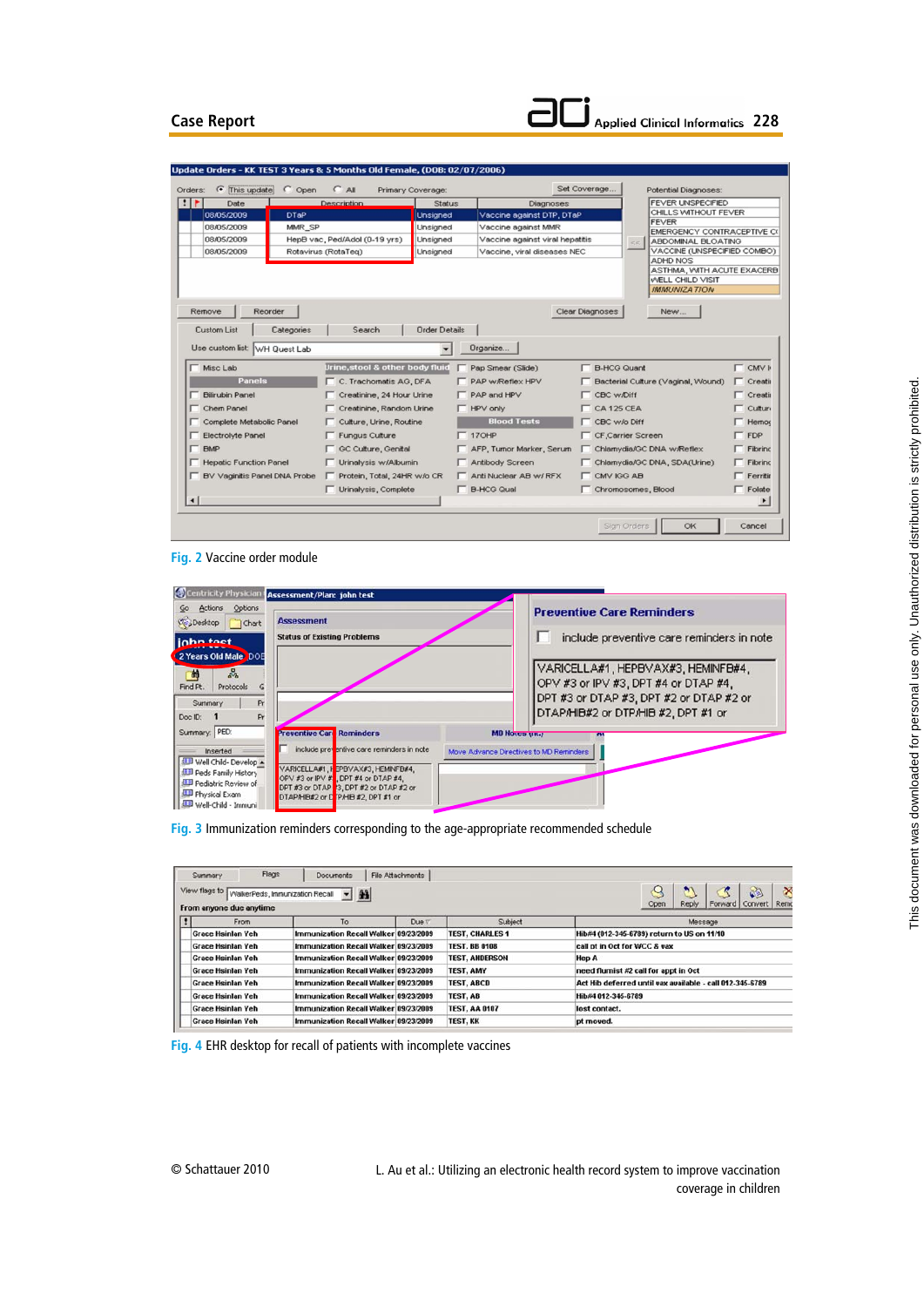



**Fig. 5** Vaccine barcode registration – data entry fields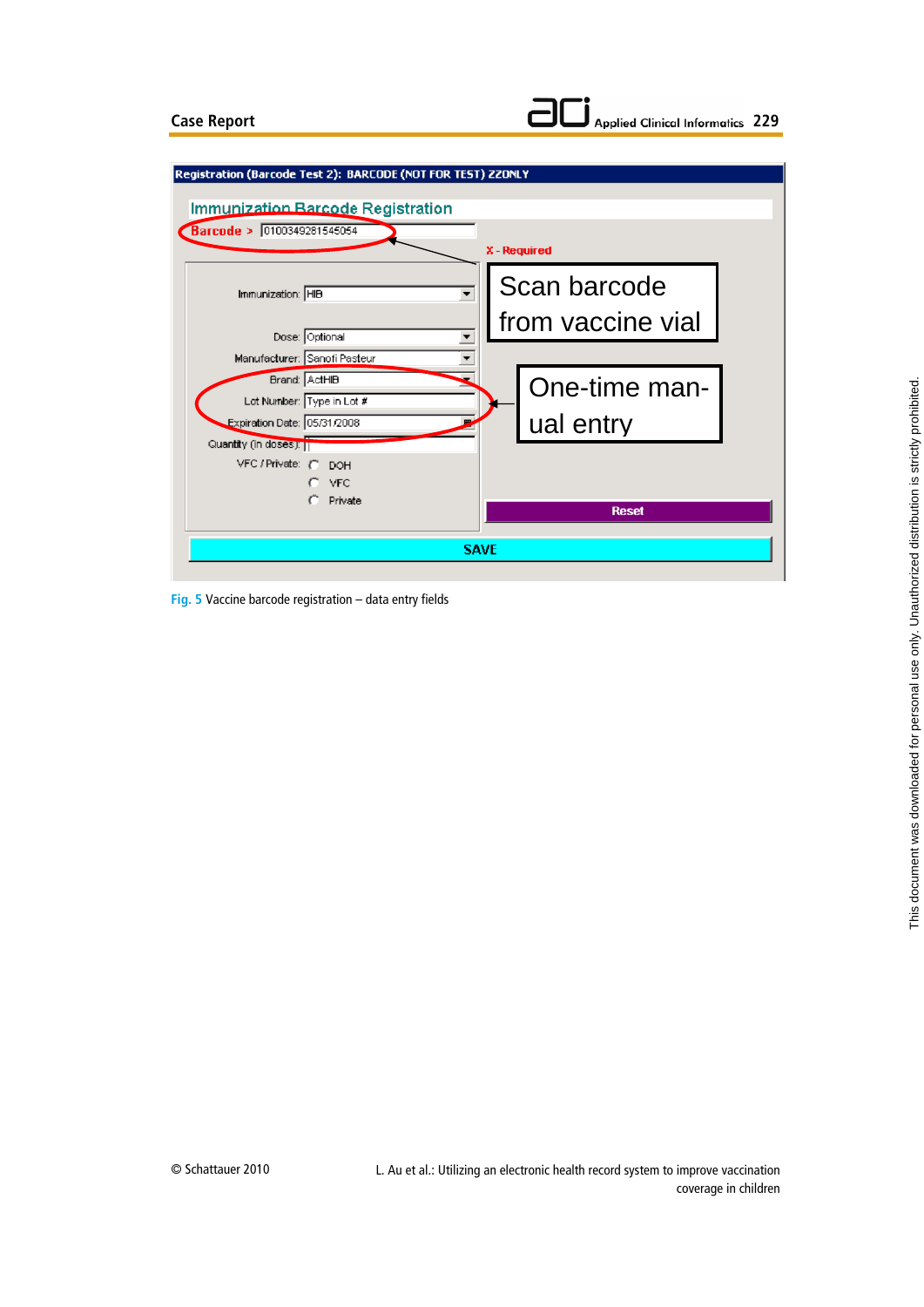#### **Table 1** Childhood immunization status at 22 month vs. 24 months of age

| <b>Satisfaction</b> |                                      | <b>Status at 22 Months</b> |                       |              |
|---------------------|--------------------------------------|----------------------------|-----------------------|--------------|
|                     |                                      | <b>Up to Date</b>          | <b>Not Up to Date</b> | <b>Total</b> |
| <b>Status at 24</b> | Up to Date                           | 174                        | 28                    | 202 (76%)    |
| <b>Months</b>       | <b>Not Up to Date</b>                | $\mathbf{0}$               | 65                    | 65 (24%)     |
|                     | <b>Total</b>                         | 174 (65%)                  | 93 (34%)              | 267 (100%)   |
|                     | p<0.000 by McNemar's chi-square test |                            |                       |              |

**Table 2** EHR Vaccine data entry pre- vs. post-barcode implementation

|                            | Mean (seconds) | (SD)   | 95% CI        |
|----------------------------|----------------|--------|---------------|
| Pre-barcode ( $n = 150$ )  | 86.4           | (46.9) | $78.8 - 94.0$ |
| Post-barcode ( $n = 132$ ) | 25.5           | (33.3) | $19.7 - 31.2$ |
| $\sim 0.000$ ku t toot     |                |        |               |

p<0.000 by t-test

#### **Table 3** Data entry accuracy pre and post-barcode implementation

|                               | <b>Pre-Barcode</b><br>$(tt1 = 303)$ |      | <b>Post Barcode</b> |               |  |
|-------------------------------|-------------------------------------|------|---------------------|---------------|--|
|                               |                                     |      | $(ttI = 265)$       |               |  |
| <b>Pre-barcode</b>            | n                                   | $\%$ | $\mathbf n$         | $\frac{0}{0}$ |  |
|                               | 289                                 | 95.4 | 265                 | 100           |  |
| $-0.000$ $-1.3$ $-1.3$ $-1.3$ |                                     |      |                     |               |  |

p<0.000, by chi-square

#### **Table 4** Staff satisfaction with barcode technology

| <b>Satisfaction</b>                | <b>Pre-barcode</b>       |     | <b>Post-barcode</b> |              |
|------------------------------------|--------------------------|-----|---------------------|--------------|
|                                    | $\mathbf n$              | %   | $\mathsf{n}$        | $\%$         |
| <b>Dissatisfied</b>                | $\overline{\phantom{0}}$ | 33  | $\bf{0}$            | $\mathbf{0}$ |
| <b>Neutral</b>                     | 3                        | 50  |                     | 17           |
| <b>Satisfied</b>                   |                          | 17  | 3                   | 50           |
| <b>Very satisfied</b>              | $\Omega$                 | 0   | 2                   | 33           |
| <b>Total</b>                       | 6                        | 100 | 6                   | 100          |
| $0.0001 \times 1.1111 \times 1001$ |                          |     |                     |              |

 $p = 0.012$  by Kruskal-Wallis rank sum test